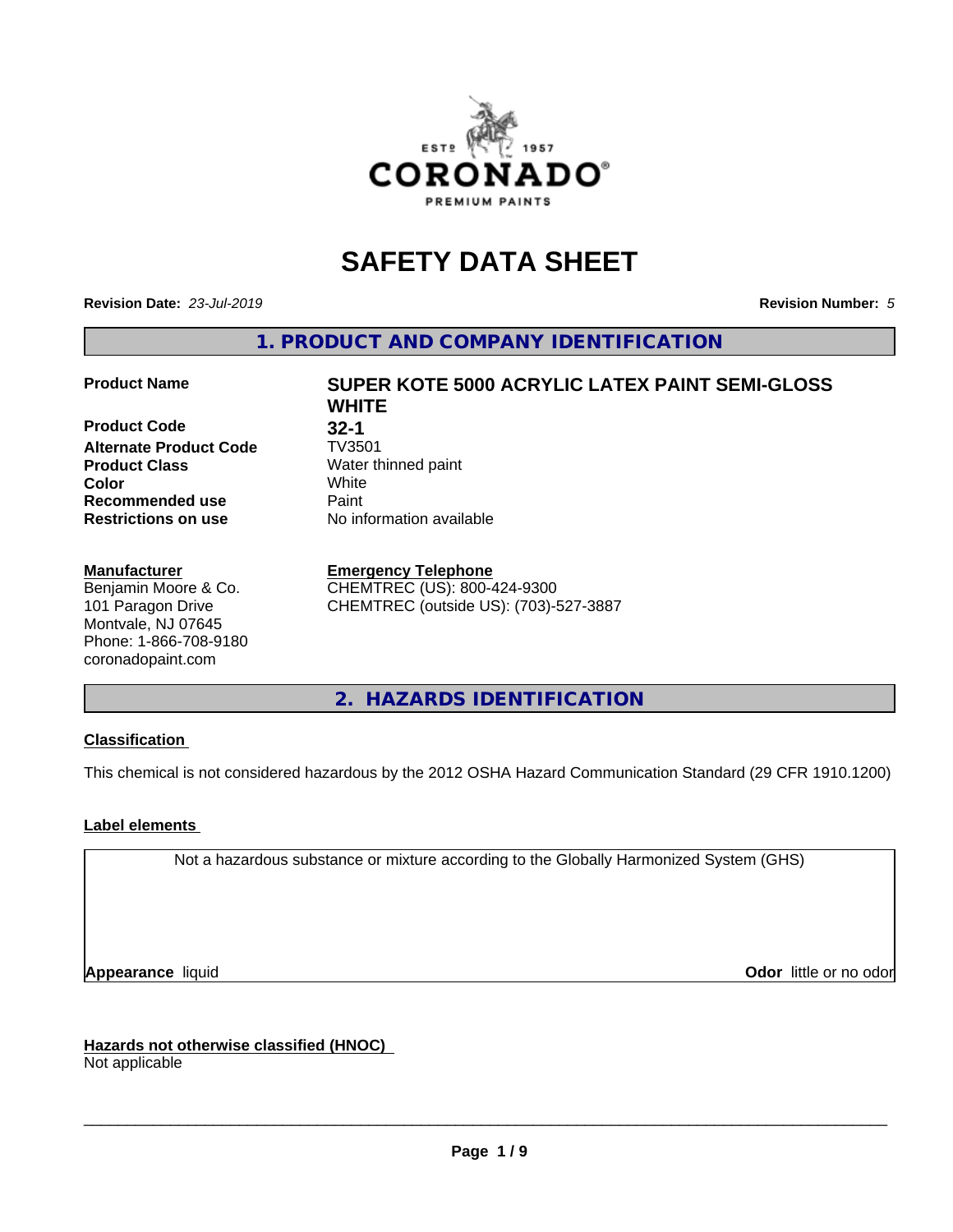#### **Other information**

No information available

## **3. COMPOSITION INFORMATION ON COMPONENTS**

\_\_\_\_\_\_\_\_\_\_\_\_\_\_\_\_\_\_\_\_\_\_\_\_\_\_\_\_\_\_\_\_\_\_\_\_\_\_\_\_\_\_\_\_\_\_\_\_\_\_\_\_\_\_\_\_\_\_\_\_\_\_\_\_\_\_\_\_\_\_\_\_\_\_\_\_\_\_\_\_\_\_\_\_\_\_\_\_\_\_\_\_\_

| <b>Chemical name</b>      | CAS No.<br>r۸                   | <br>$\sim$<br>veight-".<br>'70 |
|---------------------------|---------------------------------|--------------------------------|
| Titaniu<br>dioxide<br>um. | $\sim$<br>-<br>13463<br>$3 - n$ | ററ<br>. –<br>∼<br>             |
| <br>Kaolin                | აკ2-58-7                        |                                |

|                                                  | 4. FIRST AID MEASURES                                                                                    |
|--------------------------------------------------|----------------------------------------------------------------------------------------------------------|
| <b>General Advice</b>                            | No hazards which require special first aid measures.                                                     |
| <b>Eye Contact</b>                               | Rinse thoroughly with plenty of water for at least 15 minutes and consult a<br>physician.                |
| <b>Skin Contact</b>                              | Wash off immediately with soap and plenty of water while removing all<br>contaminated clothes and shoes. |
| <b>Inhalation</b>                                | Move to fresh air. If symptoms persist, call a physician.                                                |
| Ingestion                                        | Clean mouth with water and afterwards drink plenty of water. Consult a physician<br>if necessary.        |
| <b>Most Important</b><br><b>Symptoms/Effects</b> | None known.                                                                                              |
| <b>Notes To Physician</b>                        | Treat symptomatically.                                                                                   |

**5. FIRE-FIGHTING MEASURES**

| As in any fire, wear self-contained breathing apparatus<br>pressure-demand, MSHA/NIOSH (approved or equivalent)<br>and full protective gear.<br>Closed containers may rupture if exposed to fire or<br>extreme heat.<br>No<br>No.<br>Not applicable<br>Flash point (°F)<br>Not applicable<br>Flash Point (°C)<br><b>Method</b><br>Not applicable | <b>Suitable Extinguishing Media</b>                   | Use extinguishing measures that are appropriate to local<br>circumstances and the surrounding environment. |
|--------------------------------------------------------------------------------------------------------------------------------------------------------------------------------------------------------------------------------------------------------------------------------------------------------------------------------------------------|-------------------------------------------------------|------------------------------------------------------------------------------------------------------------|
|                                                                                                                                                                                                                                                                                                                                                  | Protective equipment and precautions for firefighters |                                                                                                            |
|                                                                                                                                                                                                                                                                                                                                                  | <b>Specific Hazards Arising From The Chemical</b>     |                                                                                                            |
|                                                                                                                                                                                                                                                                                                                                                  | Sensitivity to mechanical impact                      |                                                                                                            |
|                                                                                                                                                                                                                                                                                                                                                  | Sensitivity to static discharge                       |                                                                                                            |
|                                                                                                                                                                                                                                                                                                                                                  | <b>Flash Point Data</b>                               |                                                                                                            |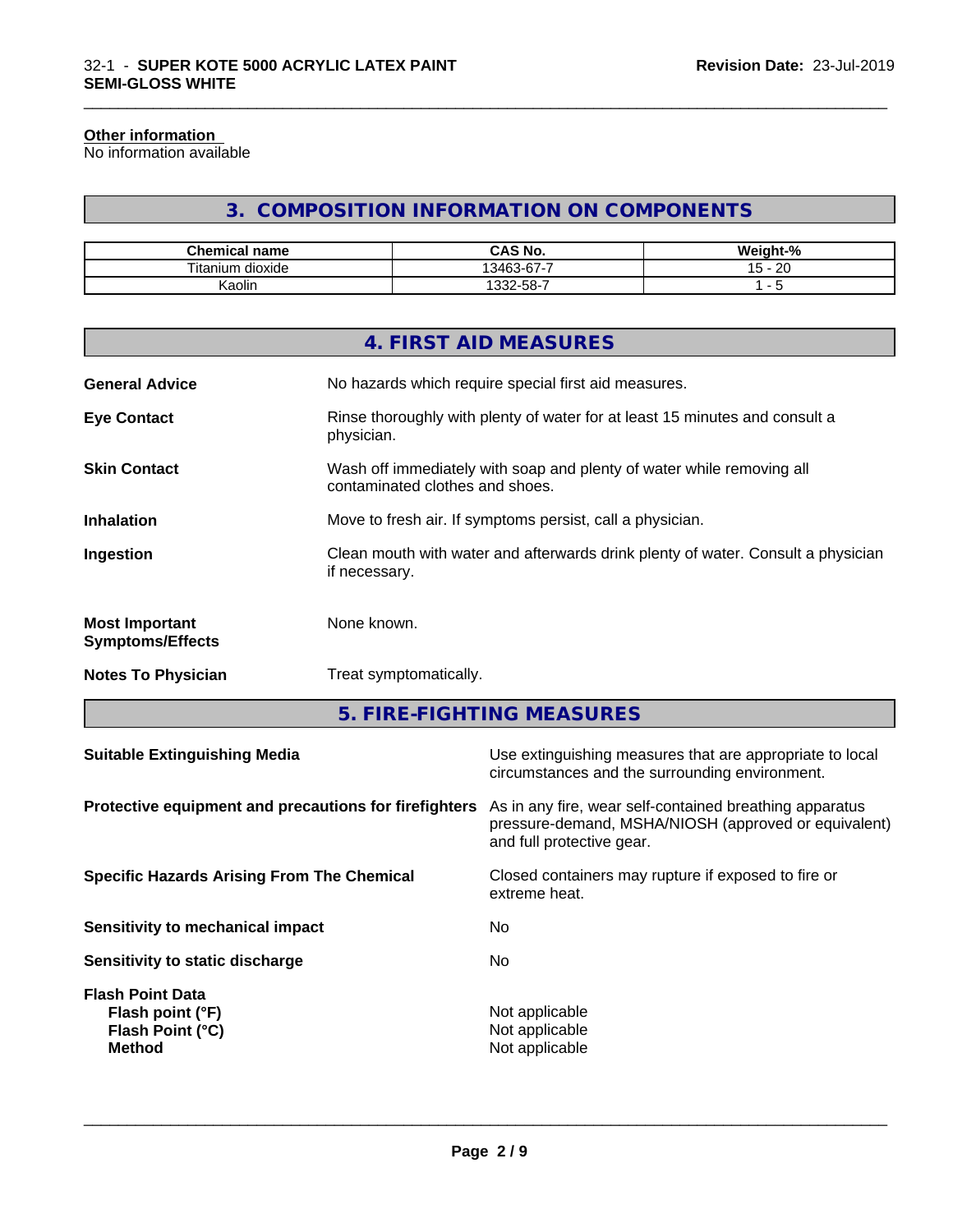#### **Flammability Limits In Air**

**Lower flammability limit:** Not applicable **Upper flammability limit:** Not applicable

\_\_\_\_\_\_\_\_\_\_\_\_\_\_\_\_\_\_\_\_\_\_\_\_\_\_\_\_\_\_\_\_\_\_\_\_\_\_\_\_\_\_\_\_\_\_\_\_\_\_\_\_\_\_\_\_\_\_\_\_\_\_\_\_\_\_\_\_\_\_\_\_\_\_\_\_\_\_\_\_\_\_\_\_\_\_\_\_\_\_\_\_\_

**NFPA Health:** 1 **Flammability:** 0 **Instability:** 0 **Special:** Not Applicable

#### **NFPA Legend**

- 0 Not Hazardous
- 1 Slightly
- 2 Moderate
- 3 High
- 4 Severe

*The ratings assigned are only suggested ratings, the contractor/employer has ultimate responsibilities for NFPA ratings where this system is used.*

*Additional information regarding the NFPA rating system is available from the National Fire Protection Agency (NFPA) at www.nfpa.org.*

## **6. ACCIDENTAL RELEASE MEASURES**

| <b>Personal Precautions</b>      | Avoid contact with skin, eyes and clothing. Ensure adequate ventilation.                                                                                                         |  |  |  |
|----------------------------------|----------------------------------------------------------------------------------------------------------------------------------------------------------------------------------|--|--|--|
| <b>Other Information</b>         | Prevent further leakage or spillage if safe to do so.                                                                                                                            |  |  |  |
| <b>Environmental precautions</b> | See Section 12 for additional Ecological Information.                                                                                                                            |  |  |  |
| <b>Methods for Cleaning Up</b>   | Soak up with inert absorbent material. Sweep up and shovel into suitable<br>containers for disposal.                                                                             |  |  |  |
|                                  | 7. HANDLING AND STORAGE                                                                                                                                                          |  |  |  |
| <b>Handling</b>                  | Avoid contact with skin, eyes and clothing. Avoid breathing vapors, spray mists or<br>sanding dust. In case of insufficient ventilation, wear suitable respiratory<br>equipment. |  |  |  |
| <b>Storage</b>                   | Keep container tightly closed. Keep out of the reach of children.                                                                                                                |  |  |  |
| <b>Incompatible Materials</b>    | No information available                                                                                                                                                         |  |  |  |

**8. EXPOSURE CONTROLS/PERSONAL PROTECTION**

#### **Exposure Limits**

| Chemical name    | <b>ACGIH TLV</b>                | <b>OSHA PEL</b>                 |
|------------------|---------------------------------|---------------------------------|
| Titanium dioxide | · TWA<br>10 mg/m <sup>3</sup> - | <b>TWA</b><br>15 mg/m $3 \cdot$ |
| Kaolin           | $2 \text{ mg/m}^3$ - TWA        | 15 mg/m $3$ - TWA               |
|                  |                                 | TWA<br>5 mg/m <sup>3</sup> -    |

#### **Legend**

ACGIH - American Conference of Governmental Industrial Hygienists Exposure Limits OSHA - Occupational Safety & Health Administration Exposure Limits N/E - Not Established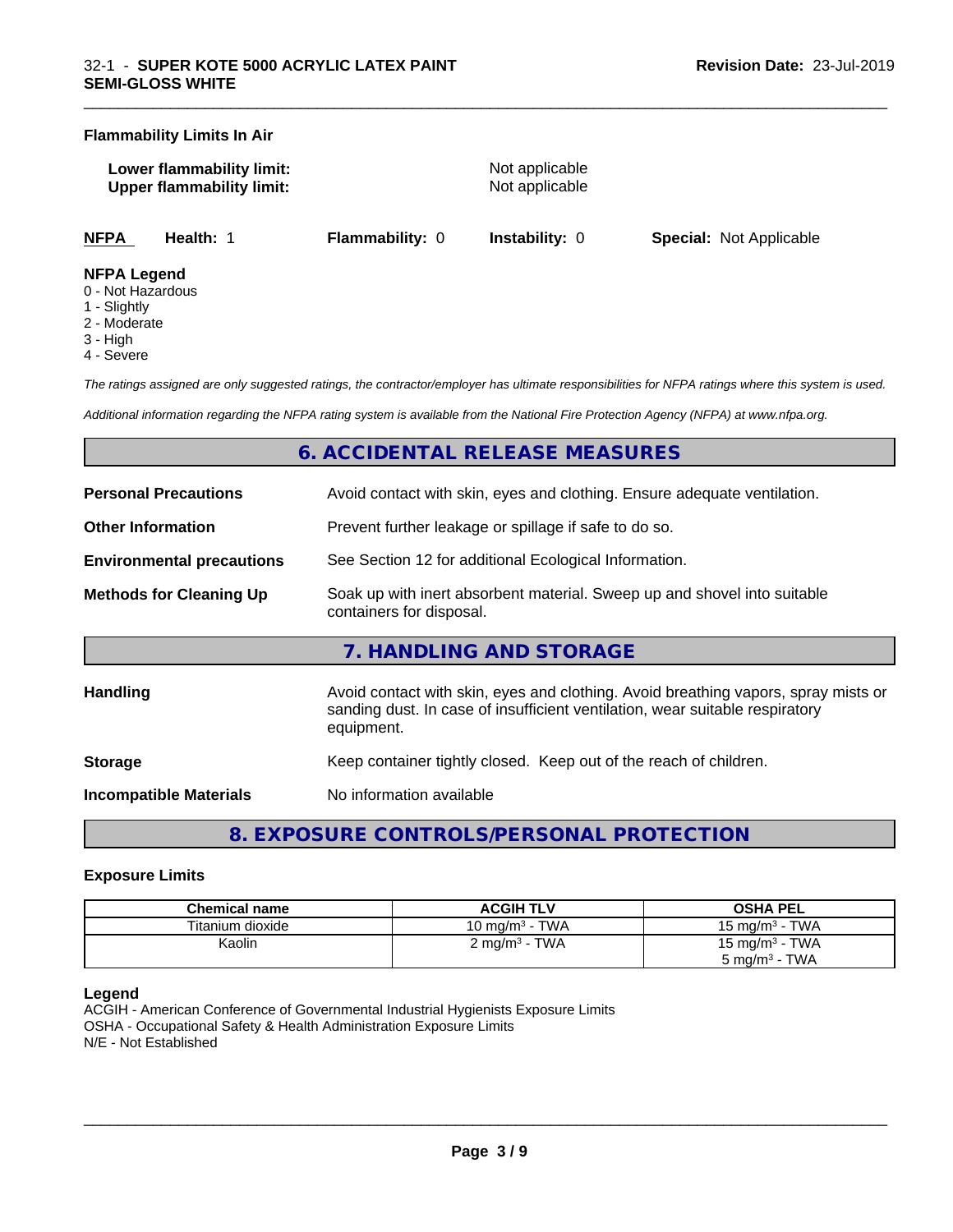| <b>Engineering Measures</b>          | Ensure adequate ventilation, especially in confined areas.                                                                          |  |  |  |  |
|--------------------------------------|-------------------------------------------------------------------------------------------------------------------------------------|--|--|--|--|
| <b>Personal Protective Equipment</b> |                                                                                                                                     |  |  |  |  |
| <b>Eye/Face Protection</b>           | Safety glasses with side-shields.                                                                                                   |  |  |  |  |
| <b>Skin Protection</b>               | Protective gloves and impervious clothing.                                                                                          |  |  |  |  |
| <b>Respiratory Protection</b>        | In case of insufficient ventilation wear suitable respiratory equipment.                                                            |  |  |  |  |
| <b>Hygiene Measures</b>              | Avoid contact with skin, eyes and clothing. Remove and wash contaminated<br>clothing before re-use. Wash thoroughly after handling. |  |  |  |  |

### **9. PHYSICAL AND CHEMICAL PROPERTIES**

**Appearance** liquid **Odor** little or no odor **Odor Threshold No information available No information available Density (Ibs/gal)** 10.2 - 10.6 **Specific Gravity** 1.22 - 1.27 **pH** No information available **Viscosity (cps)**<br> **Viscosity (cps)**<br> **Solubility(ies)**<br> **Solubility(ies)**<br> **No** information available **Water solubility**<br> **Evaporation Rate**<br> **Evaporation Rate**<br> **Evaporation Rate Vapor pressure** No information available **Vapor density** No information available Wt. % Solids **Vol. % Solids** 25 - 35 **Wt. % Volatiles** 50 - 60 **Vol. % Volatiles** 65 - 75 **VOC Regulatory Limit (g/L)** < 50 **Boiling Point (°F)** 212 **Boiling Point (°C) Freezing point (°F)** 32 **Freezing Point (°C)** 0 **Flash point (°F)** Not applicable **Flash Point (°C)** Not applicable **Method**<br> **Flammability (solid, gas)**<br> **Commability (solid, gas)**<br>
Mot applicable **Flammability** (solid, gas) **Upper flammability limit:** Not applicable **Lower flammability limit:** Not applicable **Autoignition Temperature (°F)** No information available **Autoignition Temperature (°C)** No information available **Decomposition Temperature (°F)** No information available **Decomposition Temperature (°C)** No information available **Partition coefficient** No information available

**Solubility(ies)** No information available **Evaporation Rate** No information available

\_\_\_\_\_\_\_\_\_\_\_\_\_\_\_\_\_\_\_\_\_\_\_\_\_\_\_\_\_\_\_\_\_\_\_\_\_\_\_\_\_\_\_\_\_\_\_\_\_\_\_\_\_\_\_\_\_\_\_\_\_\_\_\_\_\_\_\_\_\_\_\_\_\_\_\_\_\_\_\_\_\_\_\_\_\_\_\_\_\_\_\_\_

**10. STABILITY AND REACTIVITY**

**Reactivity Not Applicable Not Applicable** 

**Chemical Stability Stable under normal conditions.** 

**Conditions to avoid Conditions to avoid Prevent from freezing.**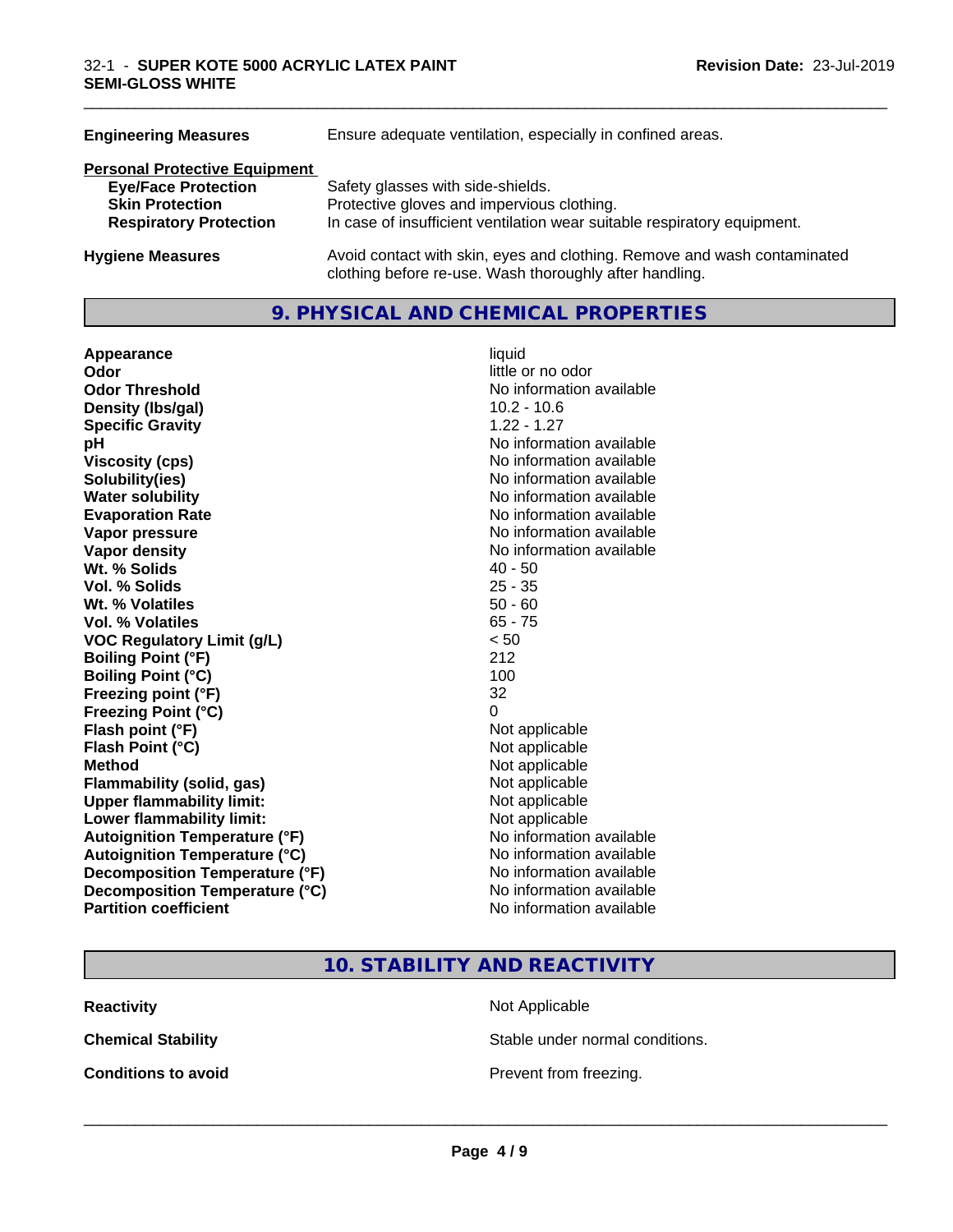| <b>Incompatible Materials</b>                                                                                                                                                                                                                                                                                                            | No materials to be especially mentioned.                                                                                                                                                                                                                                                                                                                                                                                      |
|------------------------------------------------------------------------------------------------------------------------------------------------------------------------------------------------------------------------------------------------------------------------------------------------------------------------------------------|-------------------------------------------------------------------------------------------------------------------------------------------------------------------------------------------------------------------------------------------------------------------------------------------------------------------------------------------------------------------------------------------------------------------------------|
| <b>Hazardous Decomposition Products</b>                                                                                                                                                                                                                                                                                                  | None under normal use.                                                                                                                                                                                                                                                                                                                                                                                                        |
| <b>Possibility of hazardous reactions</b>                                                                                                                                                                                                                                                                                                | None under normal conditions of use.                                                                                                                                                                                                                                                                                                                                                                                          |
|                                                                                                                                                                                                                                                                                                                                          | 11. TOXICOLOGICAL INFORMATION                                                                                                                                                                                                                                                                                                                                                                                                 |
| <b>Product Information</b>                                                                                                                                                                                                                                                                                                               |                                                                                                                                                                                                                                                                                                                                                                                                                               |
| Information on likely routes of exposure                                                                                                                                                                                                                                                                                                 |                                                                                                                                                                                                                                                                                                                                                                                                                               |
| <b>Principal Routes of Exposure</b>                                                                                                                                                                                                                                                                                                      | Eye contact, skin contact and inhalation.                                                                                                                                                                                                                                                                                                                                                                                     |
| <b>Acute Toxicity</b>                                                                                                                                                                                                                                                                                                                    |                                                                                                                                                                                                                                                                                                                                                                                                                               |
| <b>Product Information</b>                                                                                                                                                                                                                                                                                                               | No information available                                                                                                                                                                                                                                                                                                                                                                                                      |
|                                                                                                                                                                                                                                                                                                                                          | Symptoms related to the physical, chemical and toxicological characteristics                                                                                                                                                                                                                                                                                                                                                  |
| <b>Symptoms</b>                                                                                                                                                                                                                                                                                                                          | No information available                                                                                                                                                                                                                                                                                                                                                                                                      |
|                                                                                                                                                                                                                                                                                                                                          | Delayed and immediate effects as well as chronic effects from short and long-term exposure                                                                                                                                                                                                                                                                                                                                    |
| Eye contact<br><b>Skin contact</b>                                                                                                                                                                                                                                                                                                       | May cause slight irritation.<br>Substance may cause slight skin irritation. Prolonged or repeated contact may dry<br>skin and cause irritation.                                                                                                                                                                                                                                                                               |
| <b>Inhalation</b><br>Ingestion<br><b>Sensitization</b><br><b>Neurological Effects</b><br><b>Mutagenic Effects</b><br><b>Reproductive Effects</b><br><b>Developmental Effects</b><br><b>Target organ effects</b><br><b>STOT - single exposure</b><br><b>STOT - repeated exposure</b><br>Other adverse effects<br><b>Aspiration Hazard</b> | May cause irritation of respiratory tract.<br>Ingestion may cause gastrointestinal irritation, nausea, vomiting and diarrhea.<br>No information available<br>No information available.<br>No information available.<br>No information available.<br>No information available.<br>No information available.<br>No information available.<br>No information available.<br>No information available.<br>No information available |

\_\_\_\_\_\_\_\_\_\_\_\_\_\_\_\_\_\_\_\_\_\_\_\_\_\_\_\_\_\_\_\_\_\_\_\_\_\_\_\_\_\_\_\_\_\_\_\_\_\_\_\_\_\_\_\_\_\_\_\_\_\_\_\_\_\_\_\_\_\_\_\_\_\_\_\_\_\_\_\_\_\_\_\_\_\_\_\_\_\_\_\_\_

#### **Numerical measures of toxicity**

**The following values are calculated based on chapter 3.1 of the GHS document**

**ATEmix (oral)** 55748 mg/kg

#### **Component Information**

| Chemical name                   | Oral LD50          | Dermal LD50 | <b>Inhalation LC50</b> |
|---------------------------------|--------------------|-------------|------------------------|
| $- \cdot$ .<br>Fitanium dioxide | 10000 mg/kg<br>Rat |             |                        |
| 13463-67-7                      |                    |             |                        |

#### **Carcinogenicity**

*The information below indicateswhether each agency has listed any ingredient as a carcinogen:.*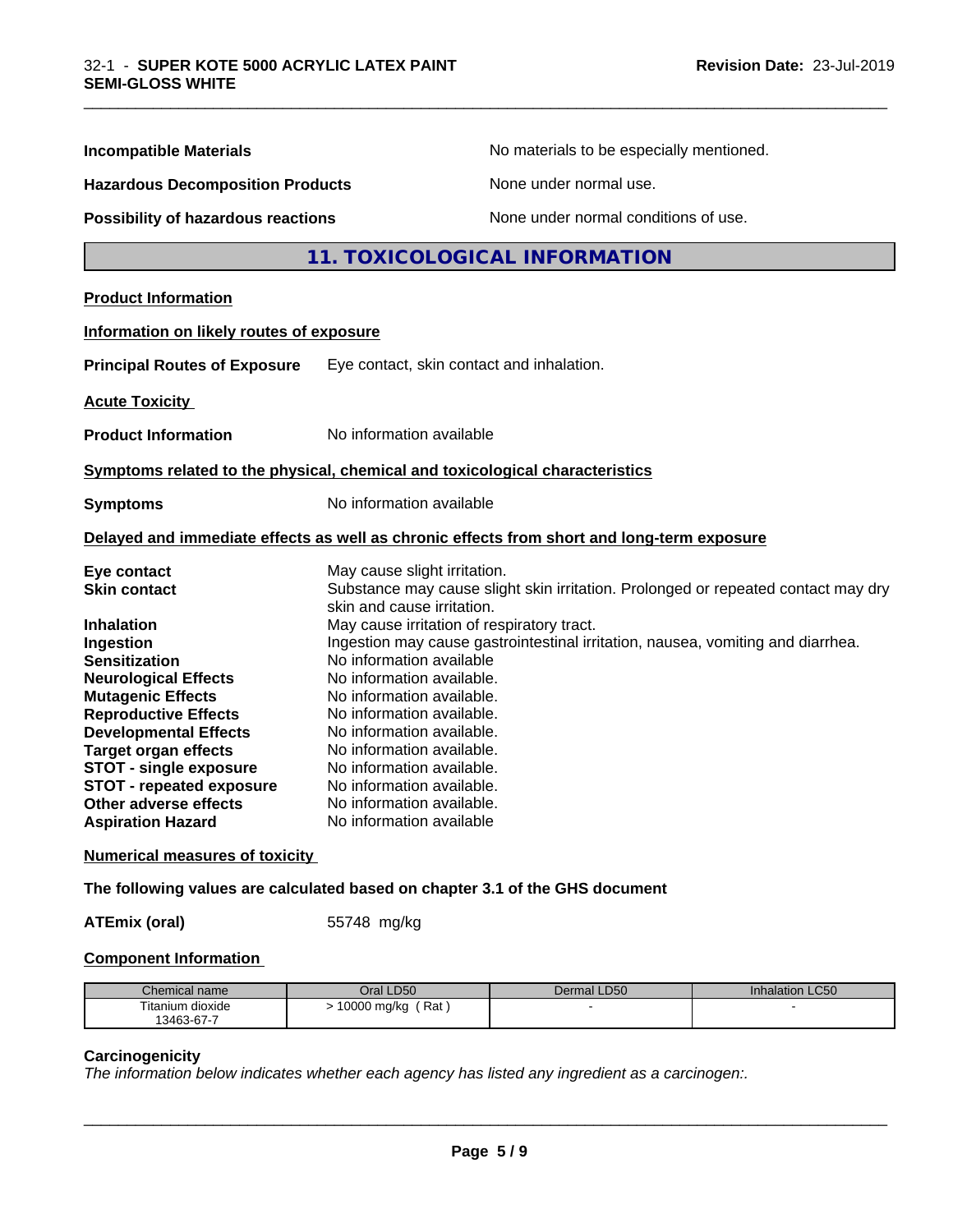| <b>Chemical name</b>                | <b>IARC</b>          | <b>NTP</b> | <b>OSHA</b> |
|-------------------------------------|----------------------|------------|-------------|
|                                     | 2B<br>Possible Human |            | Listed      |
| .<br>n dioxide.<br><u>I</u> itanium | Carcinoɑen           |            |             |

\_\_\_\_\_\_\_\_\_\_\_\_\_\_\_\_\_\_\_\_\_\_\_\_\_\_\_\_\_\_\_\_\_\_\_\_\_\_\_\_\_\_\_\_\_\_\_\_\_\_\_\_\_\_\_\_\_\_\_\_\_\_\_\_\_\_\_\_\_\_\_\_\_\_\_\_\_\_\_\_\_\_\_\_\_\_\_\_\_\_\_\_\_

• Although IARC has classified titanium dioxide as possibly carcinogenic to humans (2B), their summary concludes: "No significant exposure to titanium dioxide is thought to occur during the use of products in which titanium dioxide is bound to other materials, such as paint."

#### **Legend**

IARC - International Agency for Research on Cancer NTP - National Toxicity Program OSHA - Occupational Safety & Health Administration

**12. ECOLOGICAL INFORMATION**

#### **Ecotoxicity Effects**

The environmental impact of this product has not been fully investigated.

#### **Product Information**

#### **Acute Toxicity to Fish**

No information available

### **Acute Toxicity to Aquatic Invertebrates**

No information available

#### **Acute Toxicity to Aquatic Plants**

No information available

#### **Persistence / Degradability**

No information available.

#### **Bioaccumulation**

There is no data for this product.

#### **Mobility in Environmental Media**

No information available.

#### **Ozone**

No information available

#### **Component Information**

#### **Acute Toxicity to Fish**

Titanium dioxide  $\overline{\text{LC50}}$ : > 1000 mg/L (Fathead Minnow - 96 hr.)

## **Acute Toxicity to Aquatic Invertebrates**

No information available

#### **Acute Toxicity to Aquatic Plants**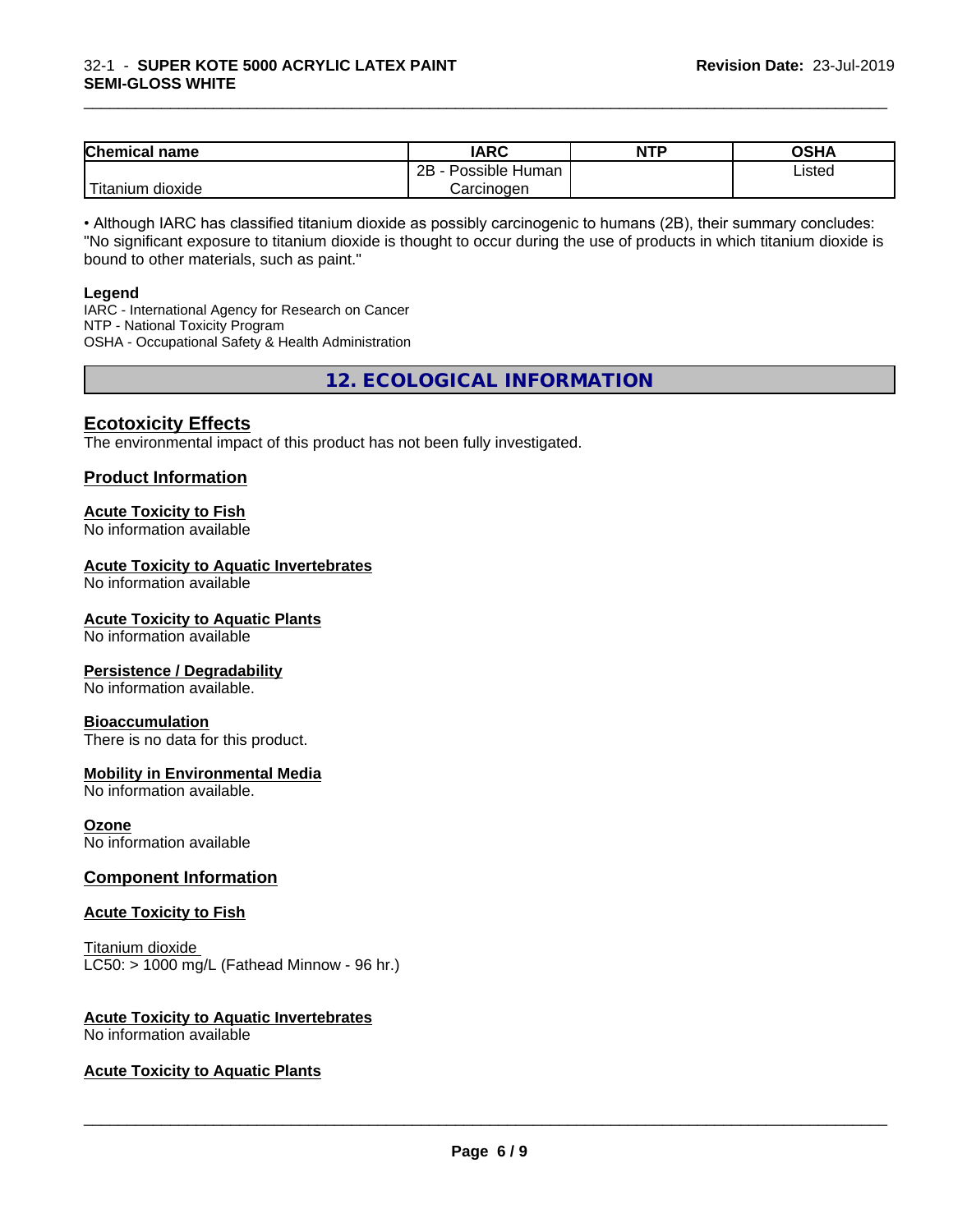#### No information available

|                              | 13. DISPOSAL CONSIDERATIONS                                                                                                                                                                                               |
|------------------------------|---------------------------------------------------------------------------------------------------------------------------------------------------------------------------------------------------------------------------|
| <b>Waste Disposal Method</b> | Dispose of in accordance with federal, state, and local regulations. Local<br>requirements may vary, consult your sanitation department or state-designated<br>environmental protection agency for more disposal options. |
|                              | 14. TRANSPORT INFORMATION                                                                                                                                                                                                 |
| <b>DOT</b>                   | Not regulated                                                                                                                                                                                                             |
| <b>ICAO/IATA</b>             | Not regulated                                                                                                                                                                                                             |
| <b>IMDG/IMO</b>              | Not regulated                                                                                                                                                                                                             |
|                              | <b>15. REGULATORY INFORMATION</b>                                                                                                                                                                                         |

\_\_\_\_\_\_\_\_\_\_\_\_\_\_\_\_\_\_\_\_\_\_\_\_\_\_\_\_\_\_\_\_\_\_\_\_\_\_\_\_\_\_\_\_\_\_\_\_\_\_\_\_\_\_\_\_\_\_\_\_\_\_\_\_\_\_\_\_\_\_\_\_\_\_\_\_\_\_\_\_\_\_\_\_\_\_\_\_\_\_\_\_\_

## **International Inventories**

| <b>TSCA: United States</b> | Yes - All components are listed or exempt. |
|----------------------------|--------------------------------------------|
| DSL: Canada                | Yes - All components are listed or exempt. |

#### **Federal Regulations**

| Nο |  |
|----|--|
| Nο |  |
| Nο |  |
| No |  |
| No |  |
|    |  |

#### **SARA 313**

Section 313 of Title III of the Superfund Amendments and Reauthorization Act of 1986 (SARA). This product contains a chemical or chemicals which are subject to the reporting requirements of the Act and Title 40 of the Code of Federal Regulations, Part 372:

*None*

**Clean Air Act,Section 112 Hazardous Air Pollutants (HAPs) (see 40 CFR 61)** This product contains the following HAPs:

*None*

## **US State Regulations**

#### **California Proposition 65**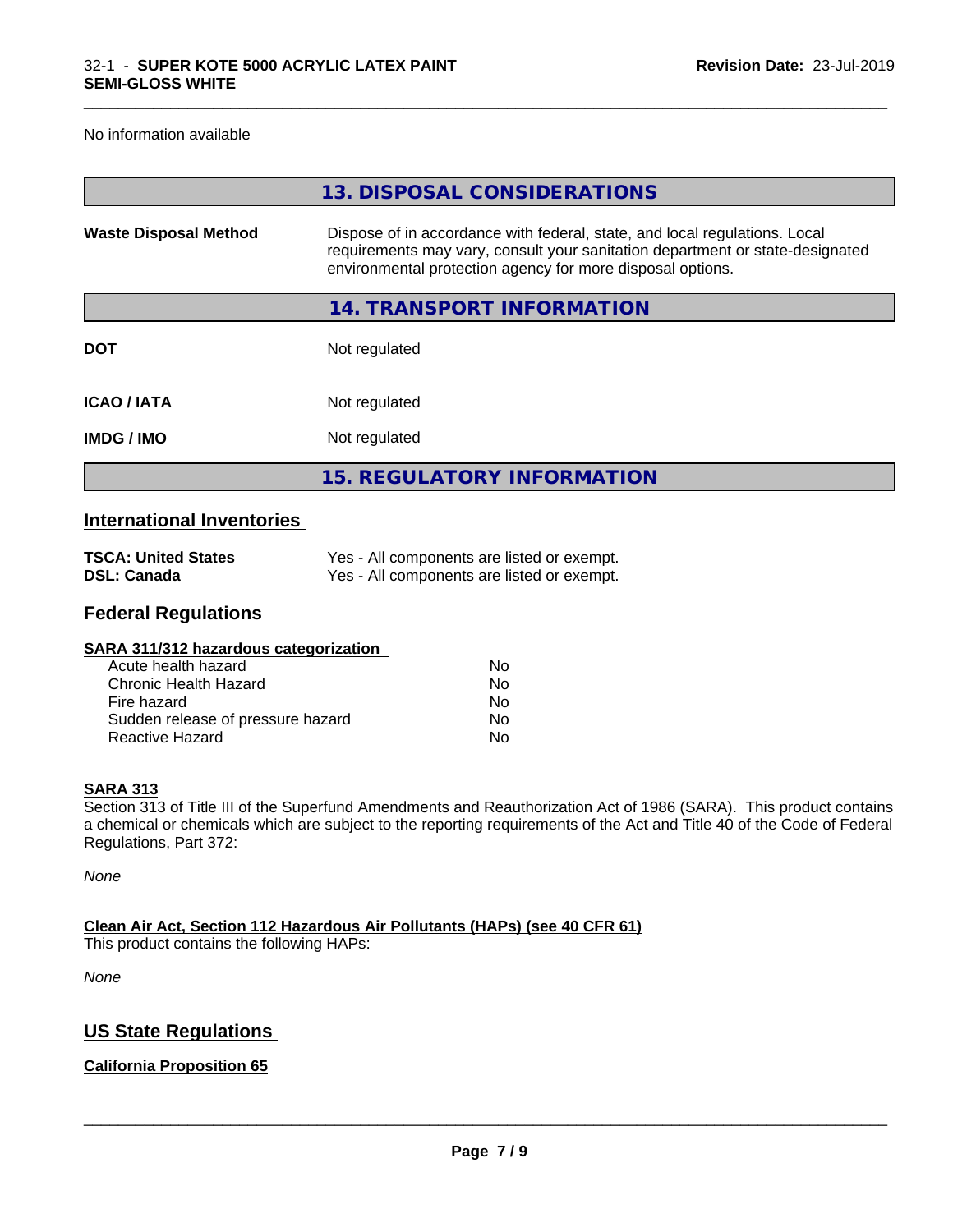## **AVIMARNING:** Cancer and Reproductive Harm– www.P65warnings.ca.gov

#### **State Right-to-Know**

| Chemical<br>name      | M۰<br>.ehee <del>l</del> k<br>No<br>⊶atiluscus | <b>Jersev</b><br><b>Nev</b> | Pennsvlvania |
|-----------------------|------------------------------------------------|-----------------------------|--------------|
| ⊦dioxide<br>l itanium |                                                |                             |              |
| Kaolin                |                                                |                             |              |

\_\_\_\_\_\_\_\_\_\_\_\_\_\_\_\_\_\_\_\_\_\_\_\_\_\_\_\_\_\_\_\_\_\_\_\_\_\_\_\_\_\_\_\_\_\_\_\_\_\_\_\_\_\_\_\_\_\_\_\_\_\_\_\_\_\_\_\_\_\_\_\_\_\_\_\_\_\_\_\_\_\_\_\_\_\_\_\_\_\_\_\_\_

#### **Legend**

X - Listed

## **16. OTHER INFORMATION**

| HMIS        | Health: 1 | <b>Flammability: 0</b> | <b>Reactivity: 0</b> | $PPE: -$ |  |
|-------------|-----------|------------------------|----------------------|----------|--|
| hana I 2IMH |           |                        |                      |          |  |

#### **HMIS Legend** 0 - Minimal Hazard

- 1 Slight Hazard
- 2 Moderate Hazard
- 3 Serious Hazard
- 4 Severe Hazard
- \* Chronic Hazard
- X Consult your supervisor or S.O.P. for "Special" handling instructions.

*Note: The PPE rating has intentionally been left blank. Choose appropriate PPE that will protect employees from the hazards the material will present under the actual normal conditions of use.*

*Caution: HMISÒ ratings are based on a 0-4 rating scale, with 0 representing minimal hazards or risks, and 4 representing significant hazards or risks. Although HMISÒ ratings are not required on MSDSs under 29 CFR 1910.1200, the preparer, has chosen to provide them. HMISÒ ratings are to be used only in conjunction with a fully implemented HMISÒ program by workers who have received appropriate HMISÒ training. HMISÒ is a registered trade and service mark of the NPCA. HMISÒ materials may be purchased exclusively from J. J. Keller (800) 327-6868.*

 **WARNING!** If you scrape, sand, or remove old paint, you may release lead dust. LEAD IS TOXIC. EXPOSURE TO LEAD DUST CAN CAUSE SERIOUS ILLNESS, SUCH AS BRAIN DAMAGE, ESPECIALLY IN CHILDREN. PREGNANT WOMEN SHOULD ALSO AVOID EXPOSURE.Wear a NIOSH approved respirator to control lead exposure. Clean up carefully with a HEPA vacuum and a wet mop. Before you start, find out how to protect yourself and your family by contacting the National Lead Information Hotline at 1-800-424-LEAD or log on to www.epa.gov/lead.

| <b>Prepared By</b>                               | <b>Product Stewardship Department</b><br>Benjamin Moore & Co.<br>101 Paragon Drive<br>Montvale, NJ 07645<br>800-225-5554 |  |
|--------------------------------------------------|--------------------------------------------------------------------------------------------------------------------------|--|
| <b>Revision Date:</b><br><b>Revision Summary</b> | 23-Jul-2019<br>Not available                                                                                             |  |

#### Disclaimer

The information contained herein is presented in good faith and believed to be accurate as of the effective date shown above. This information is furnished without warranty of any kind. Employers should use this information only as a